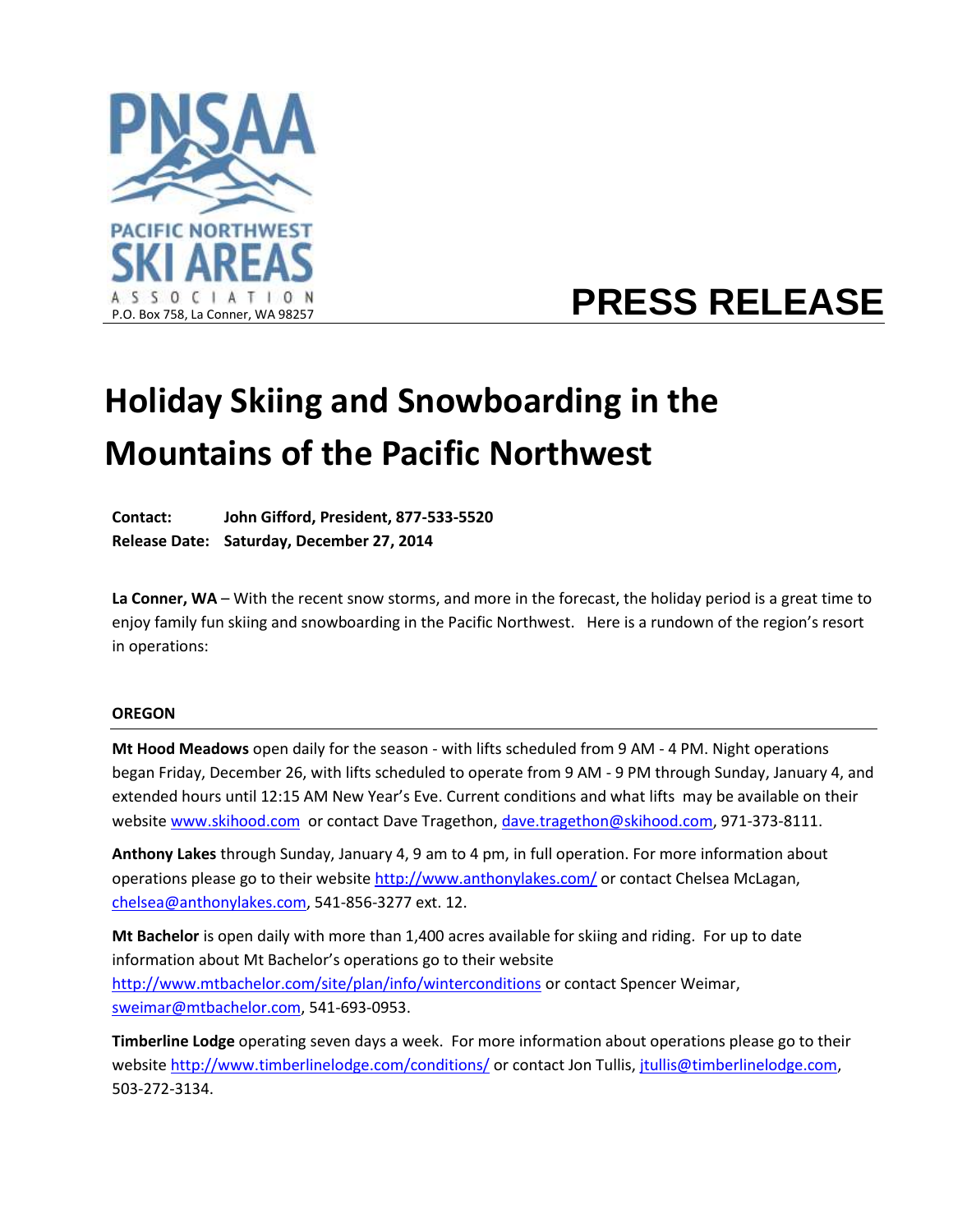**Mt Ashland Ski Area** operating 9 am to 4 pm with Sonnet and Windsor lifts, providing skiing and riding for beginner through advanced terrain. For more information about operations please go to their website <http://mtashland.com/> or contact Jamie Schectman, [jschectman@skimtashland.com,](mailto:jschectman@skimtashland.com) 530-386-6597.

**Mt Hood Skibowl** Snow Tube & Adventure Park open 10 AM to 4 PM and Cosmic Tubing 5 PM to 11 PM every day through Sunday, January 4. For updates on operations and conditions at Mt Hood Skibowl operations go to<http://www.skibowl.com/winter/> or contact Hans Wipper, [hans@go.skibowl.com,](mailto:hans@go.skibowl.com) 503-819- 0712.

## **WASHINGTON**

**Bluewood Ski & Snowboard Resort** is operating daily through Sunday, January 4 with the Skyline Express, Triple Nickel and the Platter Pull scheduled to start at 9 am. Rental, Food Services and Snow Sports School will be available each day. For current conditions and operations go to<http://www.bluewood.com/> or contact Eric Schultheiss at [dev@bluewood.com](mailto:dev@bluewood.com) , (509)221-9692.

**Crystal Mountain** is open daily from 9 am to 4 pm with 9 lifts and plan to add Northway and Gold Hills over the weekend which will mean the resort is 100% open. For more details on operations and current conditions go to<http://crystalmountainresort.com/the-mountain/about/current-conditions/> or contact Tiana Anderson, [tiana@skicrystal.com](mailto:tiana@skicrystal.com) or 360-663-3012.

**Mt Baker Ski Area** open daily with both Base Areas and all 8 chairlifts. For more details on operations and current conditions go to <http://www.mtbaker.us/snow-report/> or contact Gwyn Howat, [gwyn@mtbaker.us,](mailto:gwyn@mtbaker.us) [360-927-7899.](tel:360-927-7899)

**Stevens Pass Mountain Resort** in daily operation with night skiing and snowboarding until 10pm every night through Sunday, January 5. To get current operations and conditions check their website at [www.stevenspass.com](http://www.stevenspass.com/) or contact Chris Danforth, [christopher.danforth@stevenspass.com,](mailto:christopher.danforth@stevenspass.com) 206-812-7856.

**White Pass Ski Area** is open for daily operations. For more information on conditions and operations go to <http://skiwhitepass.com/the-mountain/snow-report.aspx> or contact Kathleen Goyette, [kat@skiwhitepass.com,](mailto:kat@skiwhitepass.com) 509-945-3189.

**Mission Ridge Ski and Snowboard Park** will be open 7 days a week through Monday, January 5th. Food service, rental, retail, child care and the snowsports center for lessons will also be available. More information about Mission Ridge's operations can be found on their website <http://www.missionridge.com/snow-report> or contact Sam Chapin, [schapin@missionridge.com,](mailto:schapin@missionridge.com) 509-888- 9404.

**Methow Trails** is operating daily with most trails groomed for ski and bike.Daily grooming reports with real time GPS trail updates can be found a[t methowtrails.org,](http://methowtrails.org/winter-trails/grooming/) via the free Methow Trails app or by calling 509- 996-3860.

**Loup Loup Ski Bowl** is open daily through Sunday, January 4.For more information on conditions and operations go to<http://www.skitheloup.com/> or contact CP Grosenick, [manager@skitheloup.com,](mailto:manager@skitheloup.com) 509-557- 3402.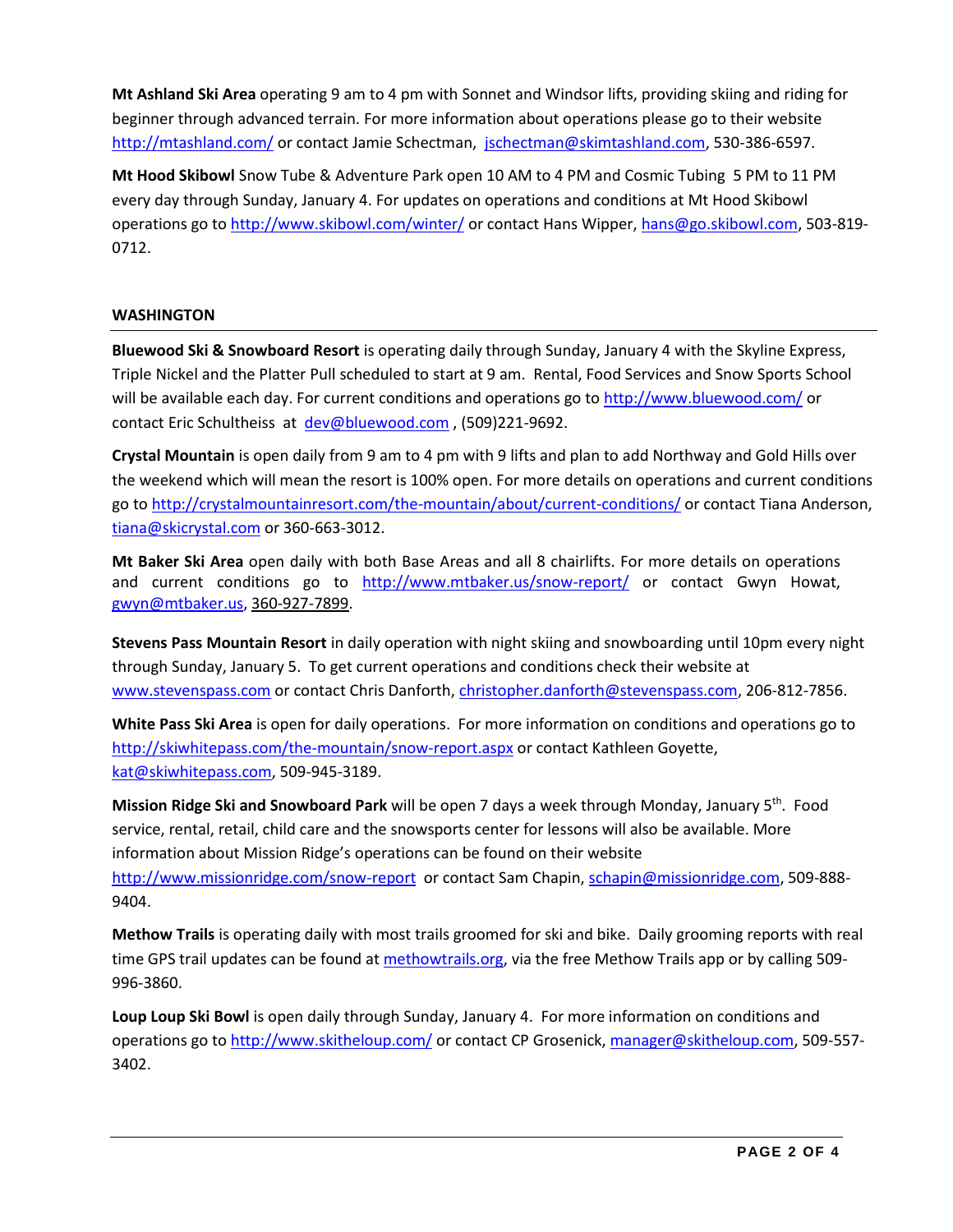**49 Degrees North** is in full operation and open seven-days a week from now until Sunday, January 4. For current information on operations and conditions check the website [http://ski49n.com/snow\\_report.php](http://ski49n.com/snow_report.php) or contact Alexis Hartmann, [AHartmann@ski49n.com,](mailto:AHartmann@ski49n.com) (509) 935-6649 x. 607.

**Mt Spokane Ski & Snowboard Park** is open 9 am to 9:30pm seven-days a week through Sunday, January 4, running Chairs 2, 3, & 5 with night skiing. For current information on operations and conditions check the websit[e http://www.mtspokane.com/snowreport](http://www.mtspokane.com/snowreport) or contact Kristin Whitaker, [Kristin@mtspokane.com,](mailto:Kristin@mtspokane.com) (509) 238-2220.

## **CALIFORNIA**

**Mt Shasta Ski Park** is open daily with three lifts and a carpet, terrain parks and tubing hill. For current operations and conditions please see the website<http://skipark.com/the-mountain/conditions/> or contact Andy Aguilera[, andy@skipark.com,](mailto:andy@skipark.com) 530-926-8600.

## **IDAHO**

**Bogus Basin** Holiday hours are 9:00am-4:30pm daily through Sunday, January 4. For more information on operations and current conditions go to the website<http://bogusbasin.org/> or contact Alan Moore, [alan@bogusbasin.org,](mailto:alan@bogusbasin.org) 208-869-6624.

**Schweitzer Mountain Resort** is open for the season with seven-days a week operations with lifts running 9 am to 3:30 pm. More information about Schweitzer's operations and conditions can be found on their website <http://www.schweitzer.com/mountain/snow-report/> or contact Sean Mirus, [smirus@schweitzer.com,](mailto:smirus@schweitzer.com) 208-263-9555.

Lookout Pass Ski Area is open daily through Monday, January 5<sup>th</sup> Lifts operate 9-4 PM PST, and 8:30-4 PM on weekends. Snow Sports School, Rental Shop, F&B and Loft Pub are in full operation. For more information go to their websit[e https://skilookout.com/](https://skilookout.com/) or contact Phil Edholm[, phil@skilookout.com,](mailto:phil@skilookout.com) 208-744-1234.

**Silver Mountain Resort** will be opening for seven-days a week through Monday, January 5. Open every day for skiing, boarding, tubing, snowshoeing and scenic rides. For current conditions and operations check the website [http://www.silvermt.com/site\\_Snow-Report/SnowReport.aspx](http://www.silvermt.com/site_Snow-Report/SnowReport.aspx) or contact Neal Scholey[, Neals@silvermt.com,](mailto:Neals@silvermt.com) 208-783-1531.

## **ALASKA**

**Alyeska Resort** will be open with for skiing & riding starting at 10:30am seven-days a week operation. To get current conditions and operations check the websit[e http://www.alyeskaresort.com/snow](http://www.alyeskaresort.com/snow-report.aspx)[report.aspx](http://www.alyeskaresort.com/snow-report.aspx) or contact Eric Fullerton[, efullerton@alyeskaresort.com,](mailto:efullerton@alyeskaresort.com) 907-382-0442.

**Eaglecrest** is open with the Porcupine Chair from 9am- 3pm every day until Monday, January 5.. For more information about operations check the websit[e www.SkiJuneau.com](http://www.skijuneau.com/) or contact Jeffra Clough, [Jeffra.Clough@skijuneau.com,](mailto:Jeffra.Clough@skijuneau.com) 907-790-2000 x219.